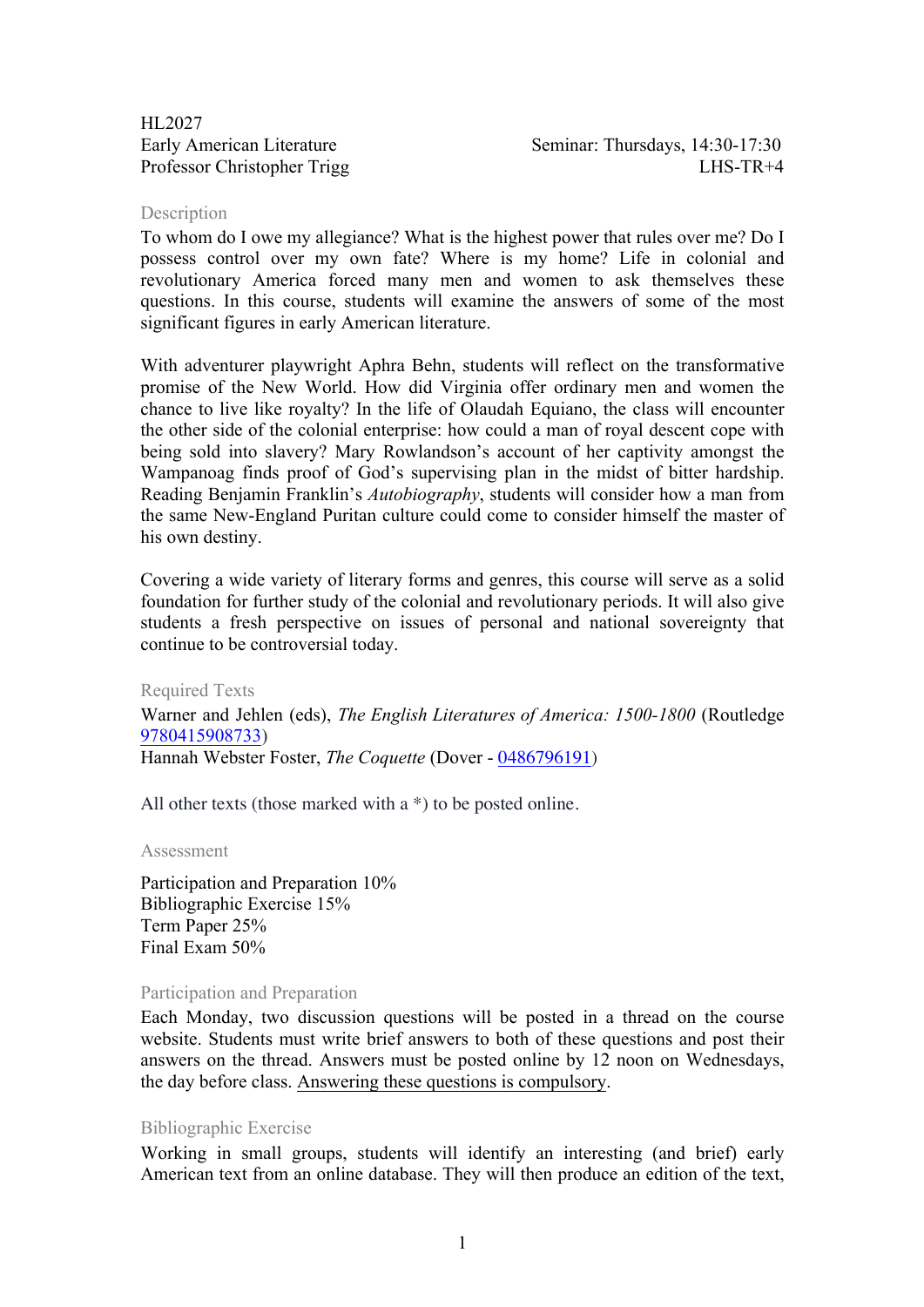including a short introduction, a bibliographic record, and any footnotes necessary for the comprehension of a general reader. Students should be able to finish most of this assignment in class on the  $8<sup>th</sup>$  of September.

## Late Penalties

Late work submitted without an approved extension will be penalized one half-mark per day late – an A paper submitted one day late would drop to an A-, etc.

# Plagiarism

Please see the Division of English's statement on plagiarism here.

Seminar Schedule

1.  $11^{th}$  August The idea of America Amerigo Vespucci, from the letter to Pier Soderini (1504), J&W 19-23.

2.  $18^{th}$  August Colonial Virginia: Explorers, Settlers, Rebels Aphra Behn, *The Widow Ranter* (1689), J&W 233-291.

3.  $25<sup>th</sup>$  August Colonial Massachusetts: Puritan Ideology John Winthrop, "A Model of Christian Charity" (1630), J&W 151-159. Thomas Morton, *New English Canaan* (1634), J&W 168-174. William Bradford, *Of Plymouth Plantation* (1630-1650), J&W 175-191.

4. 1<sup>st</sup> September The Captivity Narrative and The Indian Question Roger Williams, *A Key into the Language of America* (1643), J&W 494-497. Mary Rowlandson, *The Soveraignty and Goodness of God* (1682), J&W 349-382.

5.  $8<sup>th</sup>$  September The Book in the Atlantic World Bibliographic Exercise.

6.  $15<sup>th</sup>$  September The Salem Witch Trials Deodat Lawson, *A Brief and True Narrative* (1692), J&W 475-481. \*Cotton Mather, *Wonders of the Invisible World* (1692). ("Enchantments Encountered," viii – xxxi; "An Hortatory Address," 36-58; "The Tryal of G.B.," 70-77; "The Tryal of Susanna Martin," 85-94) Robert Calef, *More Wonders of the Invisible World* (1700), 482-487.

7. 22nd September The Black Atlantic: Olaudah Equiano \*Olaudah Equiano, *The Interesting Narrative of the Life of Olaudah Equiano* (1789).

Recess ----------------------------------------------------------------------------------------------